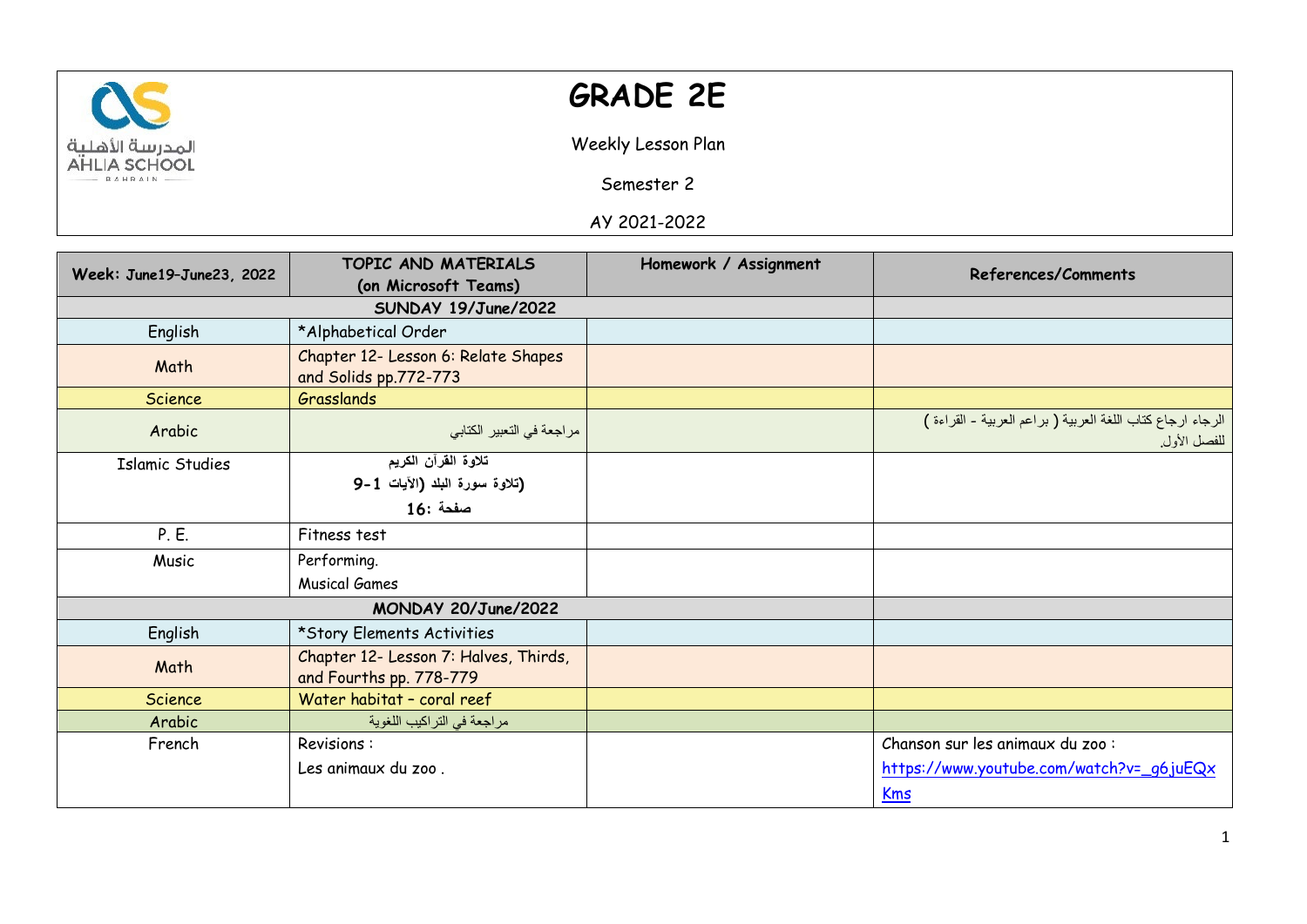|                        | nimety<br>200                                                                                                                           |  |                               |
|------------------------|-----------------------------------------------------------------------------------------------------------------------------------------|--|-------------------------------|
| S.T.E.A.M              | <b>Charades</b><br>Whole class game<br><b>Note:</b> Please bring in the STEAM<br>Notebooks - which will be<br>collected by the teacher. |  | -HAPPY-<br>SUMMER<br>HOLIDAYS |
| TUESDAY 21/June/2022   |                                                                                                                                         |  |                               |
| English                | *Word Games                                                                                                                             |  |                               |
| Math                   | Chapter 12- Lesson 8: Area pp.784-<br>785                                                                                               |  |                               |
| Science                | Simulation-Living things in coral reefs                                                                                                 |  |                               |
| Arabic                 | مراجعة في القراءة الجهرية                                                                                                               |  |                               |
| Art                    | Continue (Pop Art).                                                                                                                     |  |                               |
| WEDNESDAY 22/June/2022 |                                                                                                                                         |  |                               |
| English                | * Sentence Activities & Games                                                                                                           |  |                               |
| Math                   | Chapter 12 My Review pp.789-790                                                                                                         |  |                               |